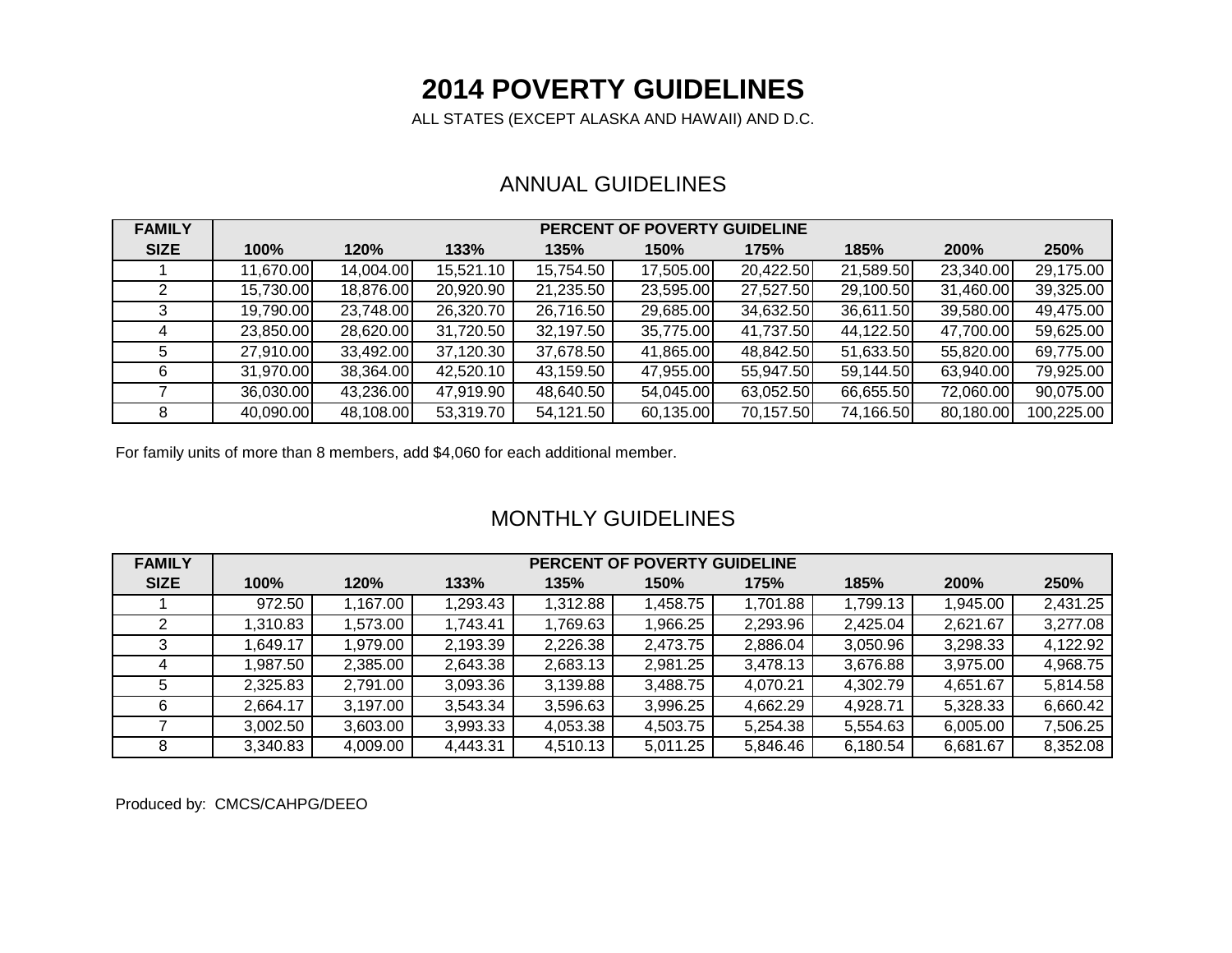# **2014 POVERTY GUIDELINES**

ALASKA ONLY

### ANNUAL GUIDELINES

| <b>FAMILY</b> | PERCENT OF POVERTY GUIDELINE |           |           |           |           |           |           |            |            |  |  |  |
|---------------|------------------------------|-----------|-----------|-----------|-----------|-----------|-----------|------------|------------|--|--|--|
| <b>SIZE</b>   | 100%                         | 120%      | 133%      | 135%      | 150%      | 175%      | 185%      | 200%       | 250%       |  |  |  |
|               | 14,580.00                    | 17,496.00 | 19,391.40 | 19,683.00 | 21,870.00 | 25,515.00 | 26,973.00 | 29,160.00  | 36,450.00  |  |  |  |
|               | 19,660.00                    | 23,592.00 | 26,147.80 | 26,541.00 | 29,490.00 | 34,405.00 | 36,371.00 | 39,320.00  | 49,150.00  |  |  |  |
|               | 24,740.00                    | 29,688.00 | 32,904.20 | 33,399.00 | 37,110.00 | 43,295.00 | 45,769.00 | 49,480.00  | 61,850.00  |  |  |  |
|               | 29,820.00                    | 35,784.00 | 39,660.60 | 40,257.00 | 44,730.00 | 52,185.00 | 55,167.00 | 59,640.00  | 74,550.00  |  |  |  |
| 5.            | 34,900.00                    | 41,880.00 | 46,417.00 | 47,115.00 | 52,350.00 | 61,075.00 | 64,565.00 | 69,800.00  | 87,250.00  |  |  |  |
|               | 39,980.00                    | 47,976.00 | 53,173.40 | 53,973.00 | 59,970.00 | 69,965.00 | 73,963.00 | 79,960.00  | 99,950.00  |  |  |  |
|               | 45,060.00                    | 54,072.00 | 59,929.80 | 60,831.00 | 67,590.00 | 78,855.00 | 83,361.00 | 90,120.00  | 112,650.00 |  |  |  |
| 8             | 50,140.00                    | 60,168.00 | 66,686.20 | 67,689.00 | 75,210.00 | 87,745.00 | 92,759.00 | 100,280.00 | 125,350.00 |  |  |  |

For family units of more than 8 members, add \$5,080 for each additional member.

#### MONTHLY GUIDELINES

| <b>FAMILY</b> | <b>PERCENT OF POVERTY GUIDELINE</b> |          |          |           |          |          |          |             |           |  |  |  |
|---------------|-------------------------------------|----------|----------|-----------|----------|----------|----------|-------------|-----------|--|--|--|
| <b>SIZE</b>   | 100%                                | 120%     | 133%     | 135%      | 150%     | 175%     | 185%     | <b>200%</b> | 250%      |  |  |  |
|               | 1,215.00                            | 1,458.00 | .615.95  | 640.25, ا | 1,822.50 | 2,126.25 | 2,247.75 | 2,430.00    | 3,037.50  |  |  |  |
|               | ,638.33                             | ,966.00  | 2,178.98 | 2,211.75  | 2,457.50 | 2,867.08 | 3,030.92 | 3,276.67    | 4,095.83  |  |  |  |
|               | 2,061.67                            | 2,474.00 | 2,742.02 | 2,783.25  | 3,092.50 | 3,607.92 | 3.814.08 | 4,123.33    | 5,154.17  |  |  |  |
|               | 2,485.00                            | 2,982.00 | 3,305.05 | 3,354.75  | 3.727.50 | 4,348.75 | 4,597.25 | 4,970.00    | 6,212.50  |  |  |  |
|               | 2,908.33                            | 3,490.00 | 3,868.08 | 3,926.25  | 4,362.50 | 5,089.58 | 5,380.42 | 5,816.67    | 7,270.83  |  |  |  |
|               | 3,331.67                            | 3,998.00 | 4.431.12 | 4,497.75  | 4,997.50 | 5,830.42 | 6,163.58 | 6,663.33    | 8,329.17  |  |  |  |
|               | 3,755.00                            | 4,506.00 | 4,994.15 | 5,069.25  | 5,632.50 | 6,571.25 | 6,946.75 | 7,510.00    | 9,387.50  |  |  |  |
|               | 4,178.33                            | 5,014.00 | 5,557.18 | 5.640.75  | 6,267.50 | 7,312.08 | 7,729.92 | 8,356.67    | 10,445.83 |  |  |  |

Produced by: CMCS/CAHPG/DEEO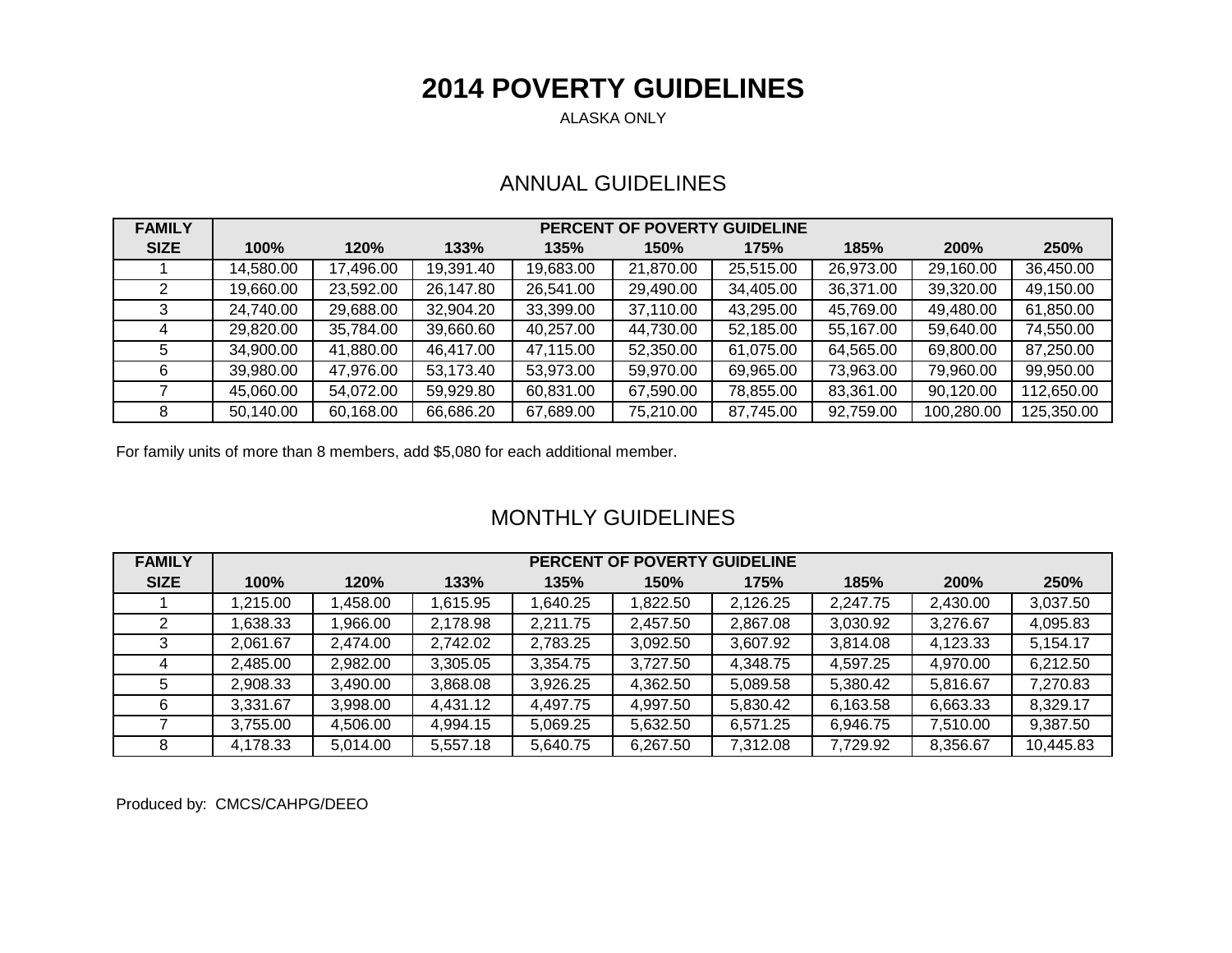## **2014 POVERTY GUIDELINES**

HAWAII ONLY

### ANNUAL GUIDELINES

| <b>FAMILY</b> | <b>PERCENT OF POVERTY GUIDELINE</b> |           |           |           |           |           |           |           |            |  |  |  |
|---------------|-------------------------------------|-----------|-----------|-----------|-----------|-----------|-----------|-----------|------------|--|--|--|
| <b>SIZE</b>   | 100%                                | 120%      | 133%      | 135%      | 150%      | 175%      | 185%      | 200%      | 250%       |  |  |  |
| 1.00          | 13,420.00                           | 16,104.00 | 17,848.60 | 18,117.00 | 20,130.00 | 23,485.00 | 24,827.00 | 26,840.00 | 33,550.00  |  |  |  |
|               | 18,090.00                           | 21,708.00 | 24,059.70 | 24,421.50 | 27,135.00 | 31,657.50 | 33,466.50 | 36,180.00 | 45,225.00  |  |  |  |
|               | 22,760.00                           | 27,312.00 | 30,270.80 | 30,726.00 | 34,140.00 | 39,830.00 | 42,106.00 | 45,520.00 | 56,900.00  |  |  |  |
|               | 27,430.00                           | 32,916.00 | 36,481.90 | 37,030.50 | 41,145.00 | 48,002.50 | 50,745.50 | 54,860.00 | 68,575.00  |  |  |  |
|               | 32,100.00                           | 38,520.00 | 42,693.00 | 43,335.00 | 48,150.00 | 56,175.00 | 59,385.00 | 64,200.00 | 80,250.00  |  |  |  |
| 6             | 36,770.00                           | 44,124.00 | 48,904.10 | 49,639.50 | 55,155.00 | 64,347.50 | 68,024.50 | 73,540.00 | 91,925.00  |  |  |  |
|               | 41,440.00                           | 49,728.00 | 55,115.20 | 55,944.00 | 62,160.00 | 72,520.00 | 76,664.00 | 82,880.00 | 103,600.00 |  |  |  |
| 8             | 46,110.00                           | 55,332.00 | 61,326.30 | 62,248.50 | 69,165.00 | 80,692.50 | 85,303.50 | 92,220.00 | 115,275.00 |  |  |  |

For family units of more than 8 members, add \$4,670 for each additional member.

### MONTHLY GUIDELINES

| <b>FAMILY</b> | PERCENT OF POVERTY GUIDELINE |          |          |          |          |          |          |          |          |  |  |  |
|---------------|------------------------------|----------|----------|----------|----------|----------|----------|----------|----------|--|--|--|
| <b>SIZE</b>   | 100%                         | 120%     | 133%     | 135%     | 150%     | 175%     | 185%     | 200%     | 250%     |  |  |  |
|               | 1,118.33                     | 1,342.00 | ,487.38  | 509.75 ا | 1,677.50 | 1,957.08 | 2,068.92 | 2,236.67 | 2,795.83 |  |  |  |
|               | ,507.50                      | 1,809.00 | 2,004.98 | 2,035.13 | 2,261.25 | 2,638.13 | 2,788.88 | 3,015.00 | 3,768.75 |  |  |  |
|               | .896.67                      | 2.276.00 | 2,522.57 | 2,560.50 | 2,845.00 | 3,319.17 | 3,508.83 | 3,793.33 | 4,741.67 |  |  |  |
|               | 2,285.83                     | 2,743.00 | 3,040.16 | 3,085.88 | 3,428.75 | 4,000.21 | 4.228.79 | 4,571.67 | 5,714.58 |  |  |  |
|               | 2,675.00                     | 3,210.00 | 3,557.75 | 3,611.25 | 4,012.50 | 4,681.25 | 4,948.75 | 5,350.00 | 6,687.50 |  |  |  |
| 6             | 3,064.17                     | 3,677.00 | 4,075.34 | 4,136.63 | 4,596.25 | 5,362.29 | 5,668.71 | 6,128.33 | 7,660.42 |  |  |  |
|               | 3,453.33                     | 4.144.00 | 4,592.93 | 4,662.00 | 5,180.00 | 6,043.33 | 6,388.67 | 6,906.67 | 8,633.33 |  |  |  |
|               | 3,842.50                     | 4.611.00 | 5,110.53 | 5,187.38 | 5,763.75 | 6,724.38 | 7,108.63 | 7,685.00 | 9,606.25 |  |  |  |

Produced by: CMCS/CAHPG/DEEO